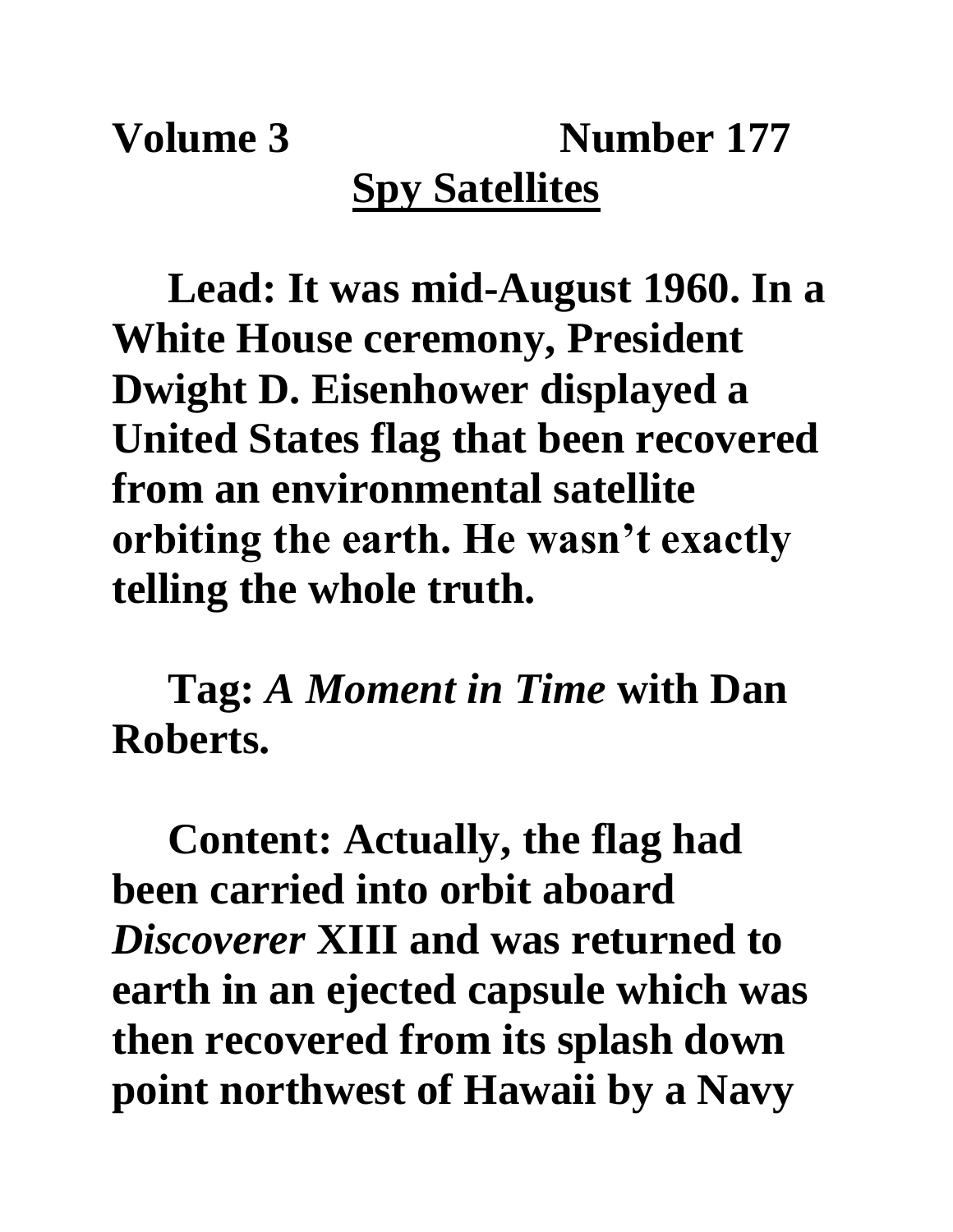**taskforce. It was the first time an object had been catapulted into earth orbit and brought back without mishap, but this exercise was far more than patriotic chauvinism. The**  *Discoverer* **program was a ruse, a clever cover-up for a secret reconnaissance operation known as**  *Corona***.**

**In the years following World War II, as relations between the United States and the Soviet Union had gone from tolerant at best to bad to worse, and then had provoked a Cold War, the need for an accurate assessment of Russian military capability was very important. This need intensified in the years following Russia's development of the atomic bomb. Various schemes**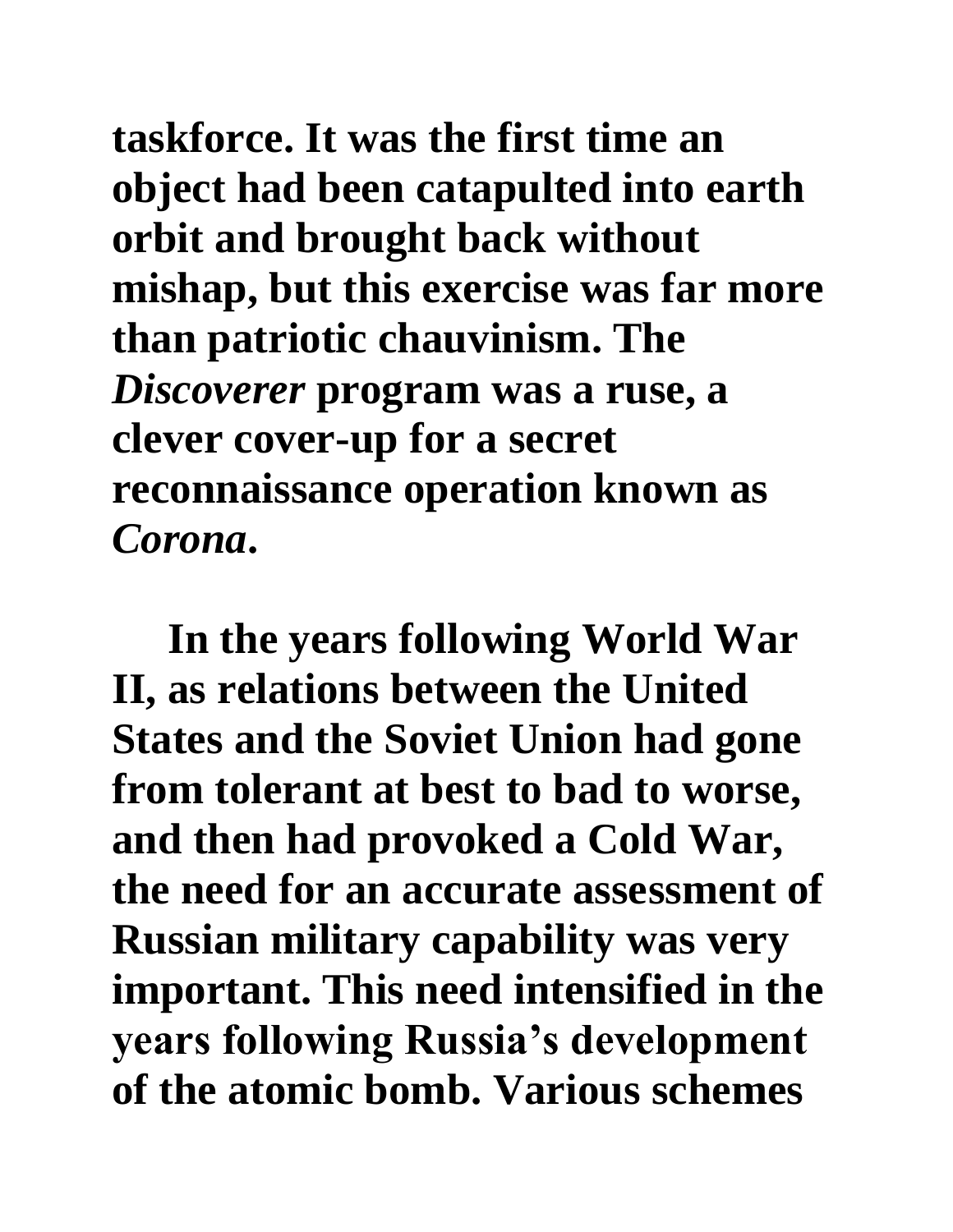**were tried. Risky low-level flights along the border, very high-altitude balloons floated from west to east and then later recovered over the Pacific, and beginning in 1955 the U-2 spy plane. It made 24 photographic incursions deep into the heart of Russia, but they had to be suspended when CIA pilot Francis Gary Powers was shot down over the Urals in May, 1960. The** *Corona* **spy satellite program was the solution. After a dozen frustrating failures of rocket or payload,** *Discoverer* **XIII brought home a flag in a canister full of photos of secret Soviet military installations. Soon the Russians had their own spy satellites flying.**